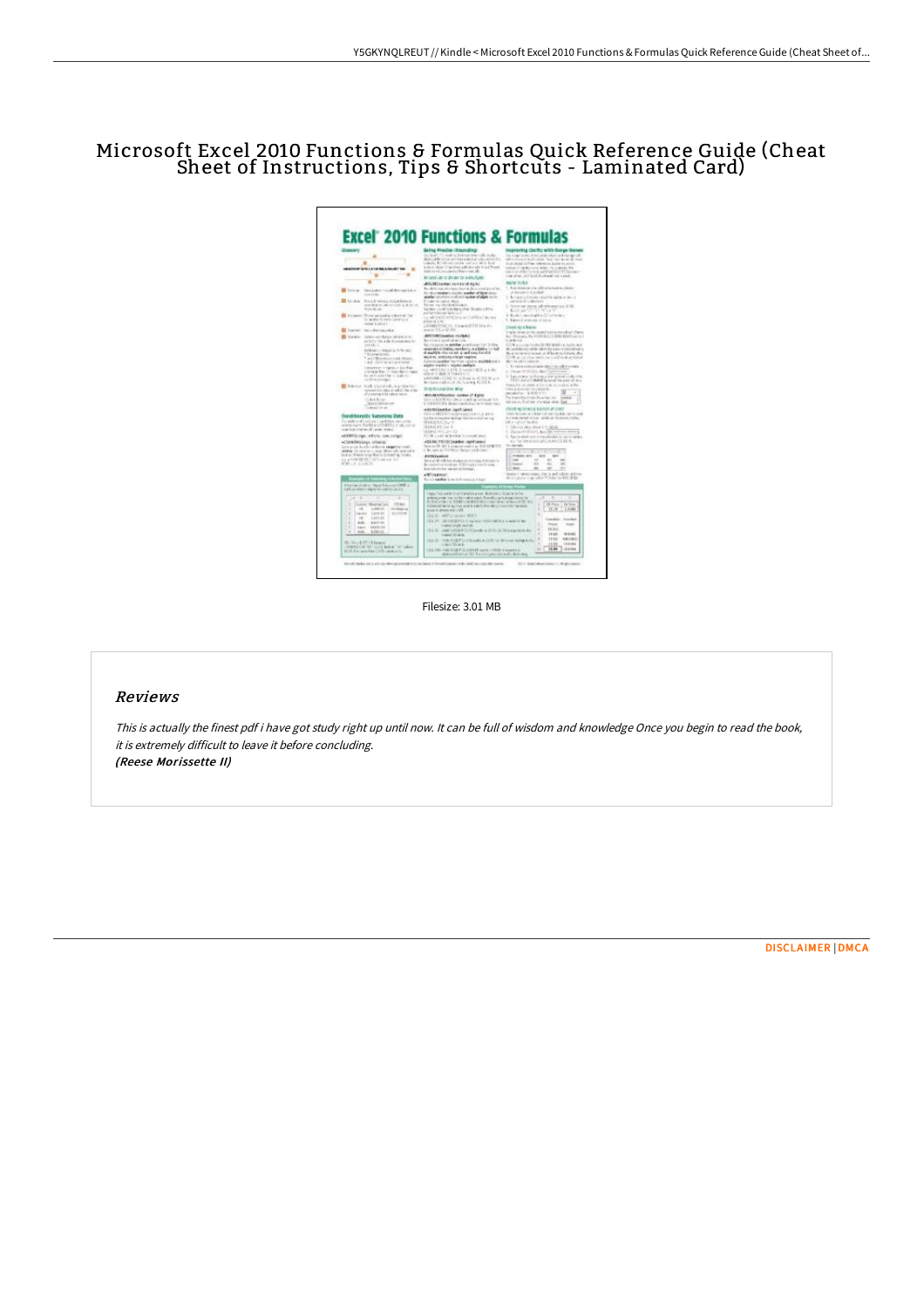## MICROSOFT EXCEL 2010 FUNCTIONS & FORMULAS QUICK REFERENCE GUIDE (CHEAT SHEET OF INSTRUCTIONS, TIPS & SHORTCUTS - LAMINATED CARD)



Beezix, Inc., 2011. Pamphlet. Book Condition: Brand New. 4 pages. 11.00x8.50x0.20 inches. In Stock.

L) Read Microsoft Excel 2010 Functions & Formulas Quick Reference Guide (Cheat Sheet of [Instructions,](http://techno-pub.tech/microsoft-excel-2010-functions-amp-formulas-quic.html) Tips & Shortcuts - Laminated Card) Online Download PDF Microsoft Excel 2010 Functions & Formulas Quick Reference Guide (Cheat Sheet of [Instructions,](http://techno-pub.tech/microsoft-excel-2010-functions-amp-formulas-quic.html) Tips & Shortcuts - Laminated Card)